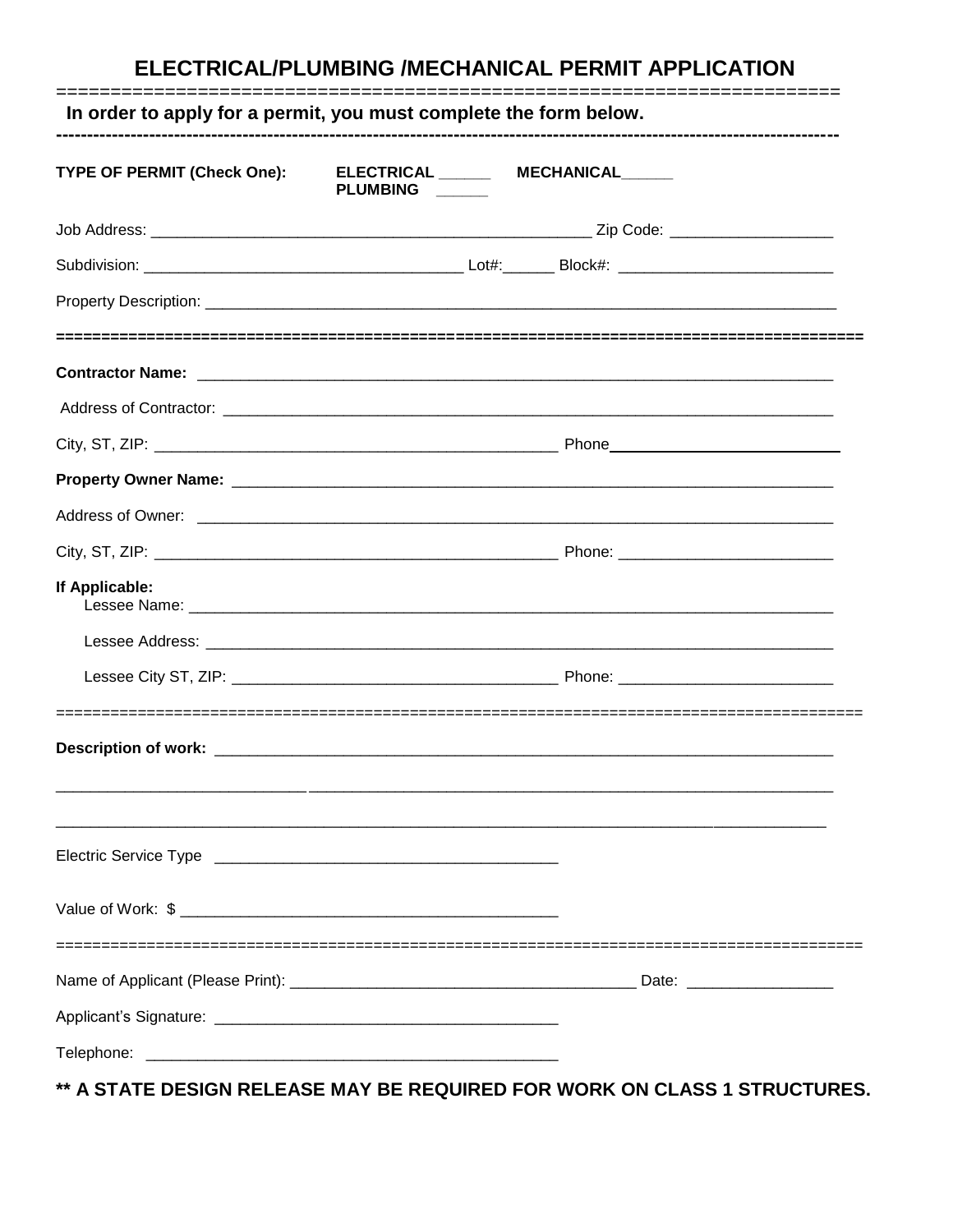### **PLEASE LIST # OF ALL NEW MECHANICAL UNITS OR UNITS BEING REPLACED. (DO NOT INCLUDE EXISTING MECHANICAL UNITS!)**

| MECHANICAL EQUIPMENT           | # OF UNITS |
|--------------------------------|------------|
| <b>FURNACE</b>                 |            |
| A/C                            |            |
| <b>BOILER</b>                  |            |
| <b>AIR HANDLER</b>             |            |
| <b>HOOD EXHAUST</b>            |            |
| <b>FIRE SUPPRESSION SYSTEM</b> |            |
| FIRE SPRINKLER SYSTEM          |            |
| MISC. REFRIGERATION EQUIPMENT  |            |

**GENERATOR** 

#### **PLEASE LIST # OF ALL NEW PLUMBING FIXTURES OR FIXTURES BEING REPLACED (INCLUDING ALL FUTURE ROUGH-IN PLUMBING). DO NOT INCLUDE EXISTING PLUMBING FIXTURES!**

| <b>WATER CLOSET (TOILET)</b> |                          | <b>FLOOR/ROOF DRAINS</b>   |  |
|------------------------------|--------------------------|----------------------------|--|
| <b>BATH TUB</b>              |                          | <b>REFRIGERATOR DRAINS</b> |  |
| <b>SHOWER STALL</b>          |                          | <b>GREASE INTERCEPTOR</b>  |  |
| LAVATORY (BATH SINK)         | $\overline{\phantom{a}}$ | <b>HOSE BIBB</b>           |  |
| <b>KITCHEN SINK</b>          |                          | <b>SUMP PIT</b>            |  |
| <b>DISHWASHER</b>            |                          | <b>LAUNDRY TUB</b>         |  |
| <b>FOUNTAIN</b>              |                          | <b>ADDITIONAL SINKS</b>    |  |
| <b>URINAL</b>                |                          | <b>OTHER</b>               |  |
| <b>WATER HEATER</b>          |                          |                            |  |
| <b>WATER SOFTENER</b>        |                          |                            |  |
|                              |                          |                            |  |

CLOTHES WASHER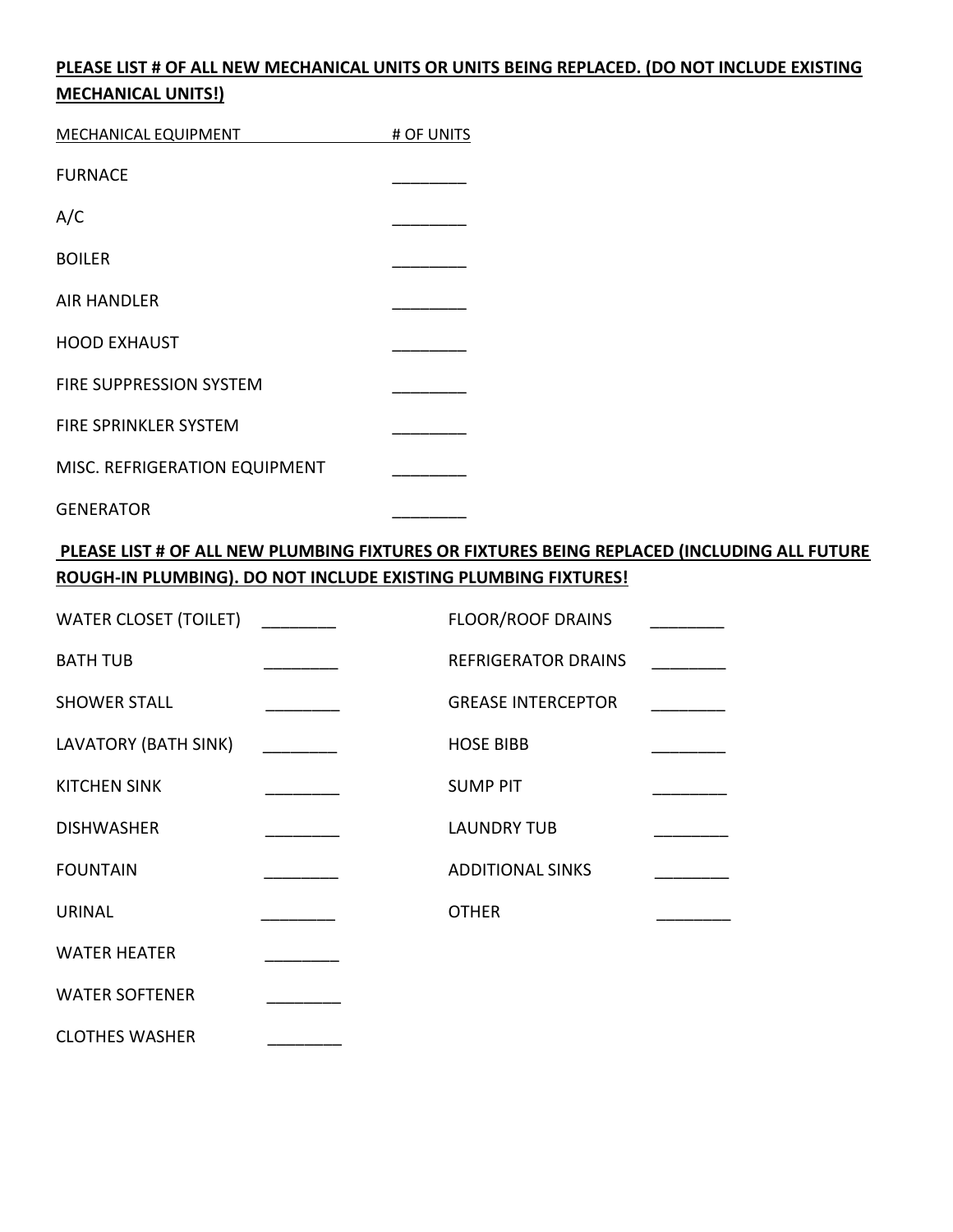# **CONTRACTOR LIST**

Please list name, address, and phone number of each contractor working on job.

|                  | <b>NAME</b>                                                                                                           | <b>PHONE</b> |
|------------------|-----------------------------------------------------------------------------------------------------------------------|--------------|
| <b>General</b>   |                                                                                                                       |              |
| <b>Address</b>   |                                                                                                                       |              |
| <b>Excavator</b> | <u> 1989 - Johann Stoff, amerikansk politiker (d. 1989)</u>                                                           |              |
| <b>Address</b>   |                                                                                                                       |              |
| <b>Electric</b>  |                                                                                                                       |              |
| <b>Address</b>   |                                                                                                                       |              |
| <b>Plumbing</b>  |                                                                                                                       |              |
|                  | <u> 1989 - Johann John Harry, mars and deutscher Programment († 1908)</u>                                             |              |
| <b>Address</b>   |                                                                                                                       |              |
| <b>Sewer</b>     | <u> 1989 - Johann Barn, amerikan berkeman dan berkeman berkeman dan berkeman dan berkeman dan berkeman dan berkem</u> |              |
| <b>Address</b>   |                                                                                                                       |              |
| <b>HVAC</b>      |                                                                                                                       |              |
| <b>Address</b>   |                                                                                                                       |              |
| <b>Framer</b>    |                                                                                                                       |              |
| <b>Address</b>   | <u> 1989 - Johann John Stoff, deutscher Stoffen und der Stoffen und der Stoffen und der Stoffen und der Stoffen</u>   |              |
|                  |                                                                                                                       |              |
| <b>Concrete</b>  |                                                                                                                       |              |
| <b>Address</b>   |                                                                                                                       |              |
|                  |                                                                                                                       |              |
| <b>Address</b>   | <u> 1980 - Johann Barn, mars ann an t-Amhain an t-Amhain an t-Amhain an t-Amhain an t-Amhain an t-Amhain an t-Amh</u> |              |
|                  |                                                                                                                       |              |
|                  |                                                                                                                       |              |
| <b>Address</b>   |                                                                                                                       |              |